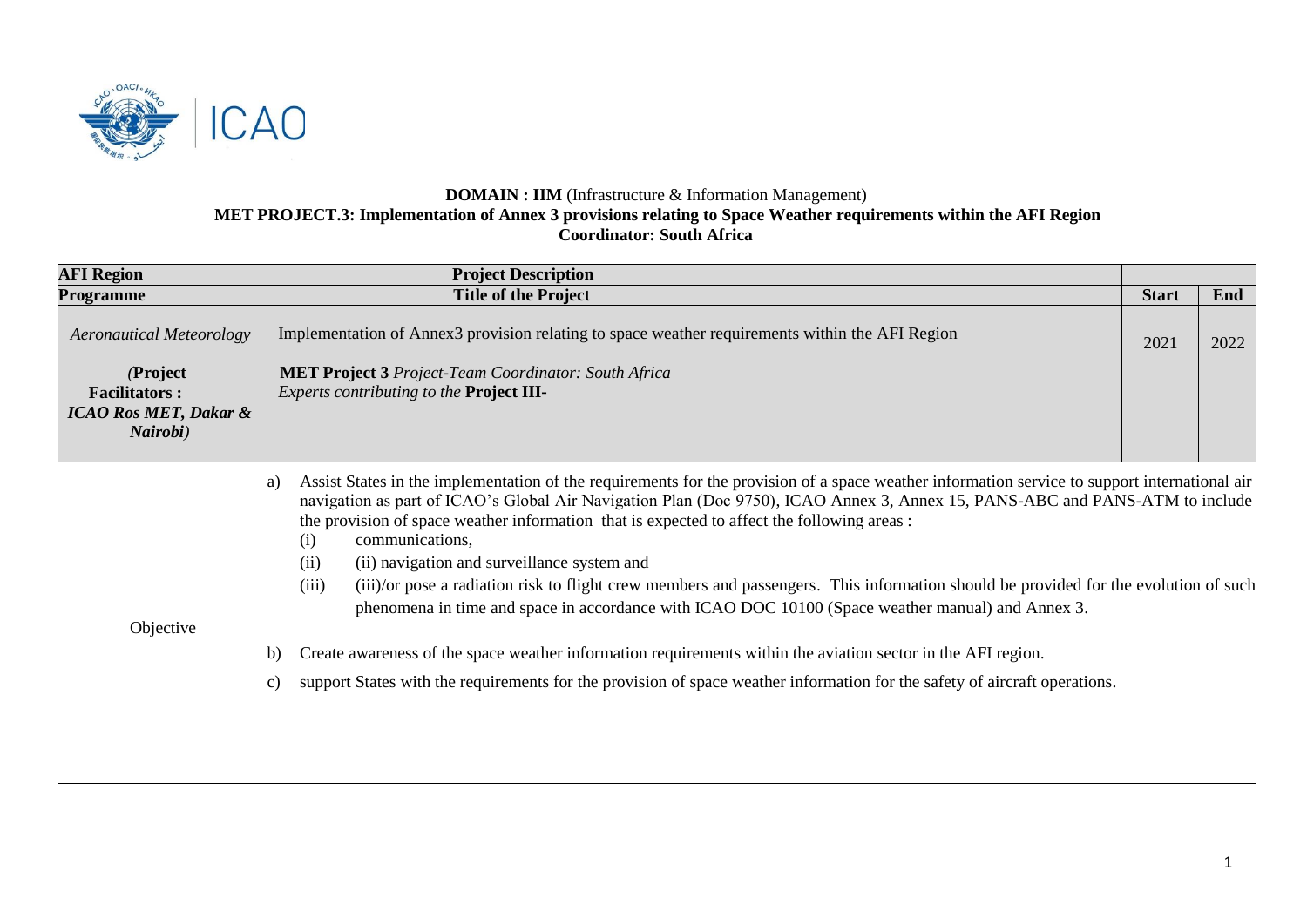| <b>AFI Region</b> | <b>Project Description</b>                                                                                                                           |              |     |  |  |  |  |
|-------------------|------------------------------------------------------------------------------------------------------------------------------------------------------|--------------|-----|--|--|--|--|
| Programme         | <b>Title of the Project</b>                                                                                                                          | <b>Start</b> | End |  |  |  |  |
|                   | the SIGMET trials will include all Meteorological Watch Offices (MWOs) listed in Table MET II-1 of the AFI ANP Volume II;<br>a)                      |              |     |  |  |  |  |
| Scope             | User awareness, training and engagement to develop space weather capabilities within the AFI region will be conducted to continuously<br>b)          |              |     |  |  |  |  |
|                   | engage users on the specific concerns and needs to enhance our understanding and predictive capability with regards to aviation impacts              |              |     |  |  |  |  |
|                   | from space weather events within the Region.                                                                                                         |              |     |  |  |  |  |
|                   |                                                                                                                                                      |              |     |  |  |  |  |
|                   | SANSA ICAO regional SWx center to start providing the SWx information to all the AFI region offices as listed in Annex 3 by November<br>a)           |              |     |  |  |  |  |
| Metrics           | 2022.                                                                                                                                                |              |     |  |  |  |  |
|                   | Deficiency metrics : Numbers of AFI MWOs which are disseminating SWx Information within the AFI region<br>b)                                         |              |     |  |  |  |  |
|                   | training, education and awareness workshops conducted before the deadline of November 2022 with regards to understanding the impact<br>$\mathbf{c})$ |              |     |  |  |  |  |
|                   | space weather.                                                                                                                                       |              |     |  |  |  |  |
|                   | All tasks will be carried out by SWx/MET experts nominated by AFI States participating in the project, led by the Project-Team Coordinator           |              |     |  |  |  |  |
| Strategy          | and under the supervision of the Project Facilitators (ROs/MET, Dakar and Nairobi) through a virtual platform. Upon completion of the tasks,         |              |     |  |  |  |  |
|                   | the results will be sent to the Project Facilitators as a final document for submission to the IIM_SG, and approval by the APIRG                     |              |     |  |  |  |  |
|                   | Projects Coordination Committee (APCC). For the purpose of collaborative decision-making, meetings will be held with the concerned entities          |              |     |  |  |  |  |
|                   | (States, Industry, and Secretariat).                                                                                                                 |              |     |  |  |  |  |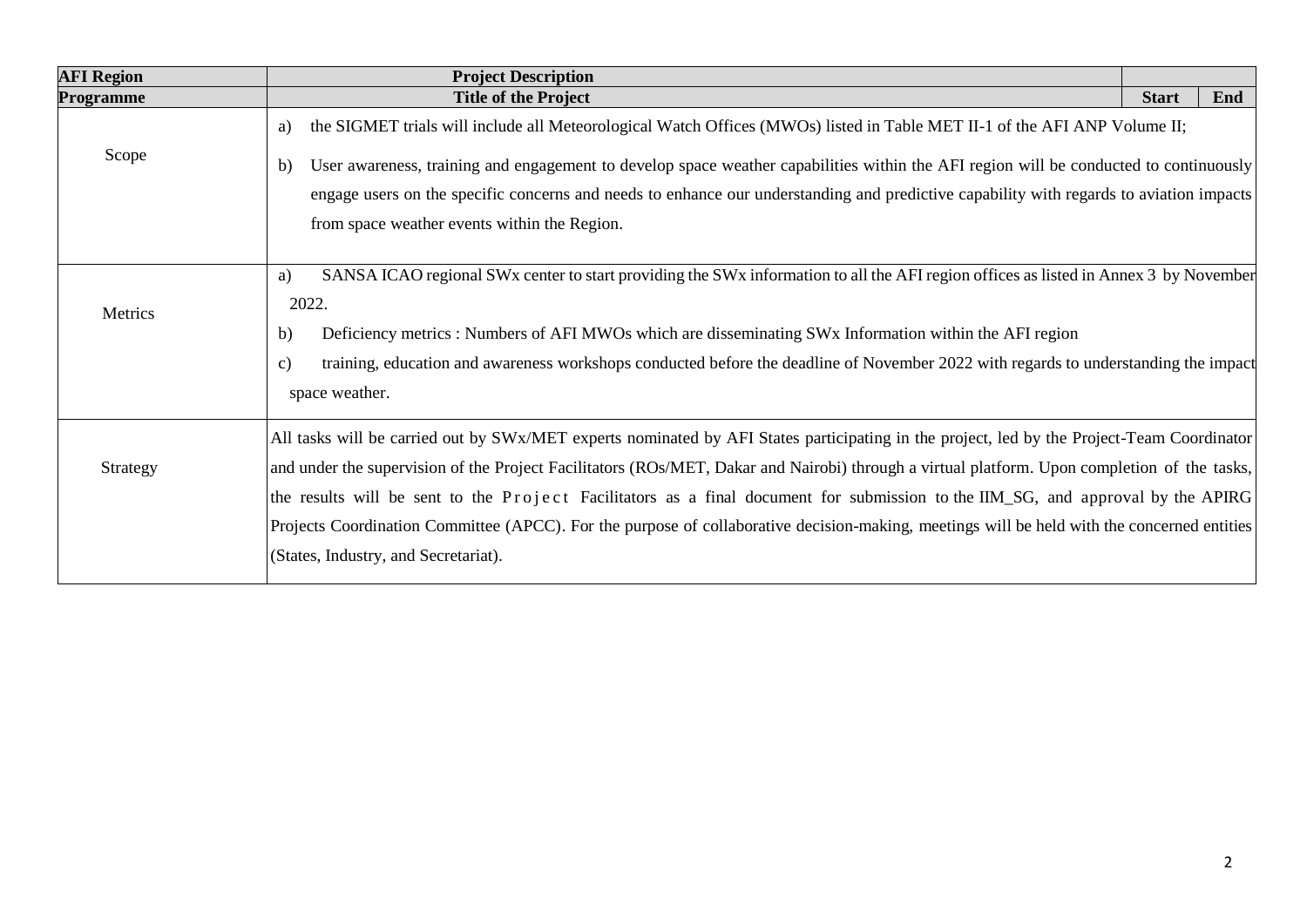| <b>AFI Region</b> | <b>Project Description</b>                                                                                                                                                                                                                                                                                                                                    |  |  |  |  |  |  |  |
|-------------------|---------------------------------------------------------------------------------------------------------------------------------------------------------------------------------------------------------------------------------------------------------------------------------------------------------------------------------------------------------------|--|--|--|--|--|--|--|
| Programme         | <b>Title of the Project</b>                                                                                                                                                                                                                                                                                                                                   |  |  |  |  |  |  |  |
|                   | a) Space weather advisory: The lack of implementation by a significant number of AFI MWO Provider States, of information concerning                                                                                                                                                                                                                           |  |  |  |  |  |  |  |
| Rationale         | en-route space weather phenomena which may affect the safety of aircraft operations (SIGMET), in the Region and their repercussions<br>on the provision of air navigation services calls for tools to allow the personnel involved in the different air navigation areas to receive,<br>properly use, and disseminate SWx information related to such events. |  |  |  |  |  |  |  |
|                   |                                                                                                                                                                                                                                                                                                                                                               |  |  |  |  |  |  |  |
|                   |                                                                                                                                                                                                                                                                                                                                                               |  |  |  |  |  |  |  |
|                   | b) More accurate and timely space weather information will optimize flight path planning and prediction, thus improving ATM safety and                                                                                                                                                                                                                        |  |  |  |  |  |  |  |
|                   | efficiency. Continuous feedback and comment from the space weather information users and operators will help in improving SWx models<br>and forecasts which will optimize the use of available space weather capacity and will minimize the impact on air traffic.                                                                                            |  |  |  |  |  |  |  |
|                   |                                                                                                                                                                                                                                                                                                                                                               |  |  |  |  |  |  |  |
|                   | c) Deficiencies: The increased training and awareness campaign for AFI States, will increase air navigation safety and efficiency in the<br>Region.                                                                                                                                                                                                           |  |  |  |  |  |  |  |
|                   |                                                                                                                                                                                                                                                                                                                                                               |  |  |  |  |  |  |  |
|                   | All APIRG specifically projects related to:                                                                                                                                                                                                                                                                                                                   |  |  |  |  |  |  |  |
| Related projects  | Implementation of information concerning en-route weather phenomena which may affect the safety of aircraft operations (SIGMET),<br>$\checkmark$<br>Quality Management System for aeronautical meteorology (QMS/MET) service, in the AFI region (MET Project 1)                                                                                               |  |  |  |  |  |  |  |
|                   | Implementation of Ground/Ground communication (ATS/DS, AIDC, VoIP) (COM 1)<br>$\checkmark$                                                                                                                                                                                                                                                                    |  |  |  |  |  |  |  |
|                   | Implementation of Air/Ground communication (HF/VHF voice data, CPDLC) (COM 3)<br>v                                                                                                                                                                                                                                                                            |  |  |  |  |  |  |  |
|                   | Implementation of Conventional Nav'Aids and GNSS (Core and Augmented) (NAV)<br>v                                                                                                                                                                                                                                                                              |  |  |  |  |  |  |  |
|                   | Implementation of Surveillance systems (SUR)<br>v                                                                                                                                                                                                                                                                                                             |  |  |  |  |  |  |  |
|                   | Development of Policies and Systems for protection of Aeronautical Frequency<br>v.                                                                                                                                                                                                                                                                            |  |  |  |  |  |  |  |
|                   | Development of Policies and Systems for protection of Aeronautical Frequency                                                                                                                                                                                                                                                                                  |  |  |  |  |  |  |  |
|                   |                                                                                                                                                                                                                                                                                                                                                               |  |  |  |  |  |  |  |
|                   |                                                                                                                                                                                                                                                                                                                                                               |  |  |  |  |  |  |  |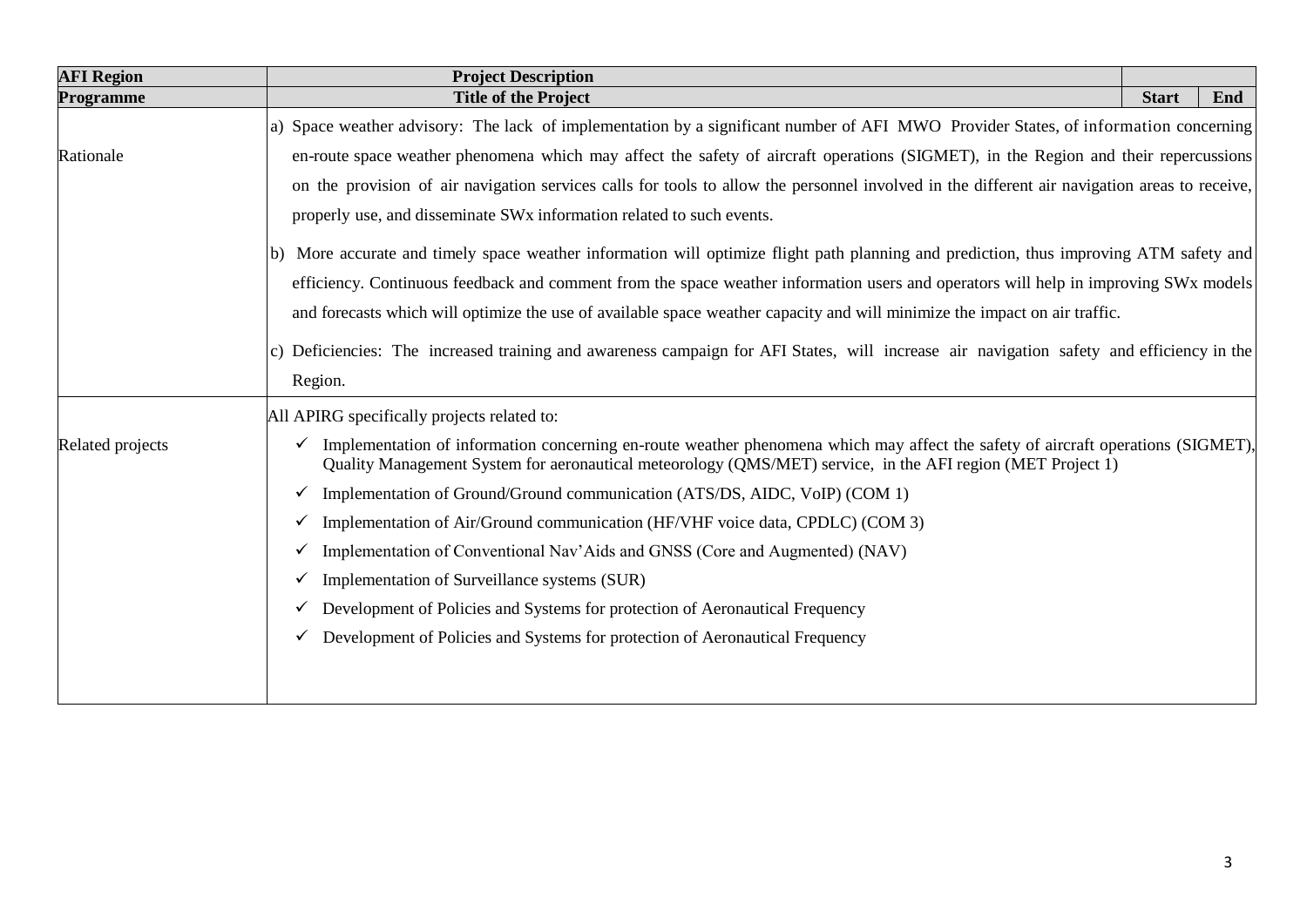| <b>Project Deliverable</b>                                    |                                                                                                                                                         | <b>Relationship with</b><br>the performance -<br>based regional plan<br>(PFF) | <b>Responsible Party</b>           | <b>Status of</b><br><b>Implement</b><br>ation | Date of<br><b>Deliver</b> | <b>Comments</b>                                                                                                                               |
|---------------------------------------------------------------|---------------------------------------------------------------------------------------------------------------------------------------------------------|-------------------------------------------------------------------------------|------------------------------------|-----------------------------------------------|---------------------------|-----------------------------------------------------------------------------------------------------------------------------------------------|
|                                                               | Current level of implementation of<br>SWx advisory assessed through annual<br><b>SIGMET</b> trials                                                      | <b>AMET</b> and PFF-<br>1                                                     | Project Team Coordinator<br>$\Box$ | Annual<br><b>SIGMET</b><br><b>Tests</b>       | Annually                  | Results of annual<br><b>SIGMET</b><br>Tests will update the<br>level of implementation<br>under the updated<br>edition of the SIGMET<br>Guide |
| Implementa<br>tion of the<br>Space<br>Weather<br><b>SARPs</b> | An updated list of States that have<br>awareness and capability for ingesting<br>the SW <sub>x</sub> advisory format into their<br>systems established. | <b>AMET</b> and PFF-<br>$\mathbf{1}$                                          | Project Team<br>□<br>Coordinator   |                                               | Annually                  | This will be decided<br>after the survey results<br>have been analyzed                                                                        |
|                                                               | Detailed guidance to States not<br>currently implementing Annex 3 with<br>regards to space weather information;                                         | <b>AMET PFF-1</b>                                                             | Project Team Coordinator           |                                               | Annually                  |                                                                                                                                               |
|                                                               | Develop a draft AFI Concept of<br>Operations for the dissemination of<br>space weather information within the<br>African continent                      | <b>AMET and PFF-1</b>                                                         | Project Team<br>Coordinator        |                                               | End of<br>2022            |                                                                                                                                               |
| Deficiencie<br>S                                              | Workshops and information<br>awareness sessions to assist States<br>to address deficiencies                                                             | <b>AMET PFF-2</b>                                                             | Project Facilitator                |                                               | Where<br>applicable       |                                                                                                                                               |